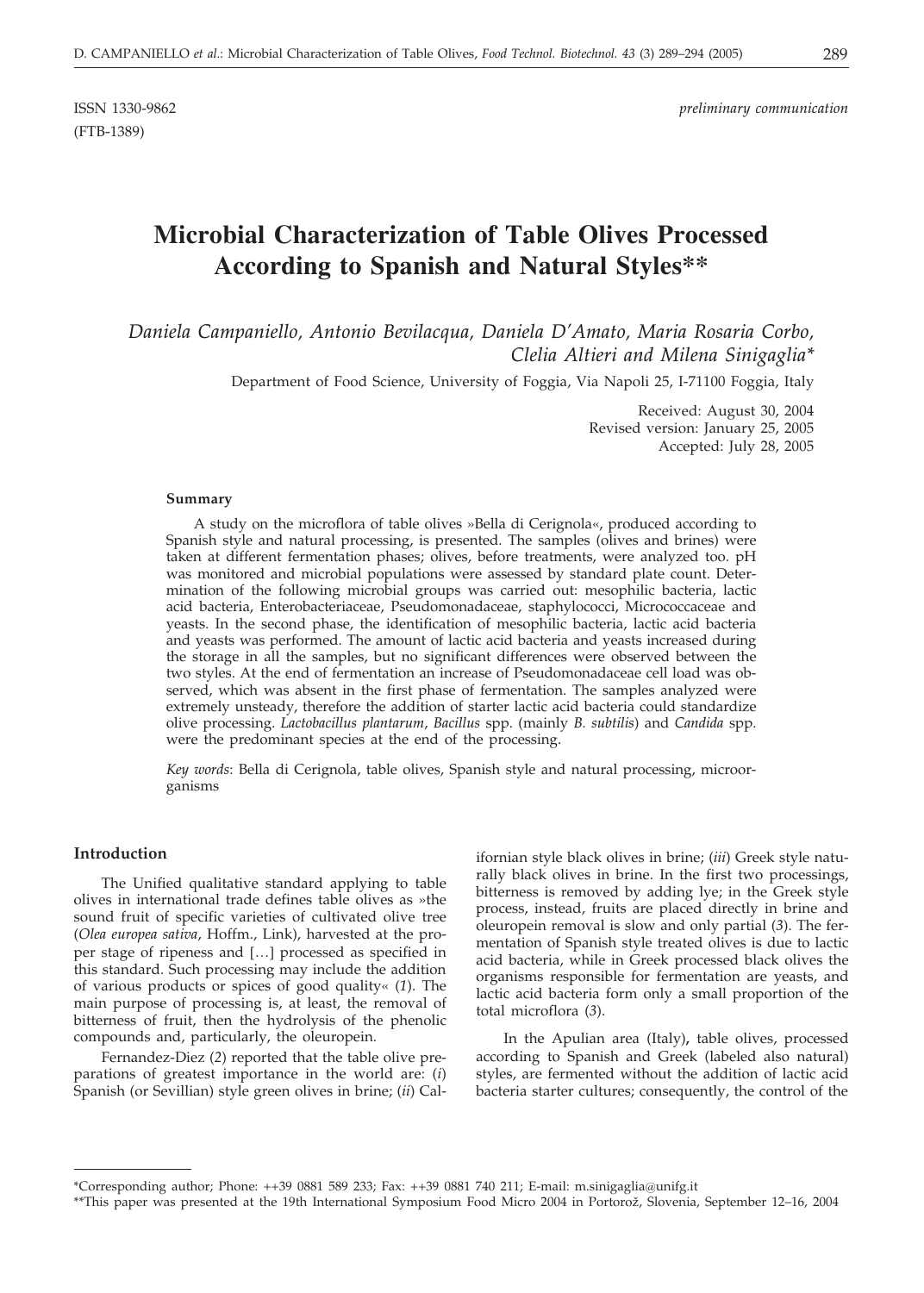fermentation process is limited to the mantainance of the olive ecosystem (*4*). Olive ecosystem is influenced by many factors; the most important are: (*i*) indigenous microbial association; (*ii*) pH, water activity of olives and availability of nutrients, diffusing from tissue; (*iii*) levels of phenolic compounds and organic acids; and (*iv*) temperature of fermentation and the concentration of salt in brine (*5*).

Altough table olives are a popular product in Italy, to our knowledge**,** few studies have been conducted regarding the microbial characterization of Italian table olives (*6*). On that basis the aims of this work were: monitoring the microbial changes during the fermentation of table olives »Bella di Cerignola«, an indigenous cultivar of Apulian area; evaluating the differences in olives and brines, processed according to Spanish and natural (Greek) styles; and characterizing microbial populations.

#### **Materials and Methods**

#### *Preparation of olives*

Experiments were carried out with green olives of the »Bella di Cerignola« variety purchased from Santo Stefano, a local establishment of Apulian area. The samples were processed according to two different styles: Spanish style and natural processing, which can be distinguished on the basis of the treatment of the fruits with NaOH before brining.

On arrival, olives were subjected to grading: olives with blemishes, cuts and insect damage were discarded and the remainder was washed with tap water. In Spanish style processing, bitterness is removed by lye treatment, so the fruits were treated with NaOH (1.3–2.6 %) for 12–15 h before brining. If the lye treatment is correct, a quick rinse immediately after the treatment, followed by the first washing of 2–3 h and the second one of 10–12 h may be a suitable schedule. The following step was the fermentation in brine (this phase is common for Spanish style and natural processing). Fermentation took place in a container with 140 kg of olives and 80 L of brine (NaCl 10 %) at ambient temperature (20–25 °C). For each processing, two batches, labelled A and B, were analyzed.

#### *Microbiological analyses*

Microbiological analyses were performed both on olives and brine and for each fermentation phase (raw material and after 8, 17, 31 and 80 days). For each sample aliquots of 20 g of olives and 20 mL of their brines were diluted with 0.9 % NaCl solution (180 mL), homogenized with a Sterilmixer (PBI International, Milan, Italy) and the dilutions were plated in duplicate onto appropriate media. The media and the conditions were the following: plate count agar (PCA) incubated at 30 °C for 48 h for mesophilic bacteria; MRS agar with 0.17 g/L of cycloheximide (Sigma, Milan, Italy), incubated at 30 °C for 4 days in anaerobiosis for lactic acid bacteria; violet red bile glucose agar (VRBGA), incubated at 37 °C for 18–24 h for Enterobacteriaceae; Baird-Parker agar base, with egg yolk tellurite emulsion, incubated at 37 °C for 48 h for staphylococci and Micrococcaceae; Sabouraud dextrose agar, with 0.1 g/L of chloramphenicol (C. Erba,

Milan, Italy), incubated at 25 °C for 3–4 days for yeasts and moulds; *Pseudomonas* agar base, with *Pseudomonas* CFC Supplement, incubated at 30 °C for 48 h for Pseudomonadaceae.

All the media and the supplements used were from Oxoid (Milan, Italy). Microbiological data are the average of two replicates. The cell load data, collected during the storage of the products, were analyzed by one-way ANOVA (Statsoft, Tulsa, USA) and modelled according to Gompertz equation modified by Zwietering *et al.* (*7*):

$$
y = k + A^{-[(\mu_{\text{max}} \cdot e/A) \cdot \lambda_{\text{t}}+1]}
$$

where *k* is the initial cell load (logCFU/g); *A* is the maximum bacteria growth obtained at the stationary phase (logCFU/g);  $\mu_{\text{max}}$  is the maximal growth rate [ $\Delta$ logCFU/  $(g-h)$ ] and  $\lambda$  the lag phase (days).

#### *pH measurements*

The pH measurements of brines and olives homogenate were obtained with a Crison pH meter model 2001 (Crison Instruments, Barcelona, Spain), calibrated with two standard solutions buffered at pH=4.00 and 7.02.

#### *Identification of microorganisms*

#### Bacteria

For identification, six colonies of each different bacterial morphological type were selected from primary cultures and kept on MRS agar (lactic acid bacteria) and on PCA (mesophilic bacteria) at 4 °C until they were identified. Mesophilic bacteria strains were grouped on the basis of staining reaction, catalase test, oxidative- -fermentative metabolism of glucose, motility reaction, cell shape and spore formation by heating cultures at 80 °C for 10 min and successive plating on PCA, according to Collins *et al.* (*8*).

Lactic acid bacteria strains, instead, were grouped on the basis of staining reaction, catalase test, growth at 15 and 45 °C, esculin hydrolysis, and NH<sub>3</sub> and CO<sub>2</sub> production. The isolates were identified at the species level, using the appropriate API identification system (bioMérieux, France).

#### Yeasts

For identification, five colonies of each different bacterial morphological type were selected from primary cultures and kept on Sabouraud dextrose agar (Oxoid) at 4 °C until they were identified. The isolates were characterized according to the method of Van der Walt and Yarrow (*9*) and by using the API ATB ID32C system (bioMérieux). Identification was carried out by comparing the test results with the tables of Kurtzman and Fell in *The Yeasts: A Taxonomic Study* (*9*).

# **Results**

#### *Evaluation of cell load data*

The fermentation of table olives involves a complex microflora of lactic acid bacteria, yeasts, Gram-positive and Gram-negative bacteria (*2*). The Gompertz parameters of lactic acid bacteria in olives and brines are reported in Tables 1 and 2. There were no significant dif-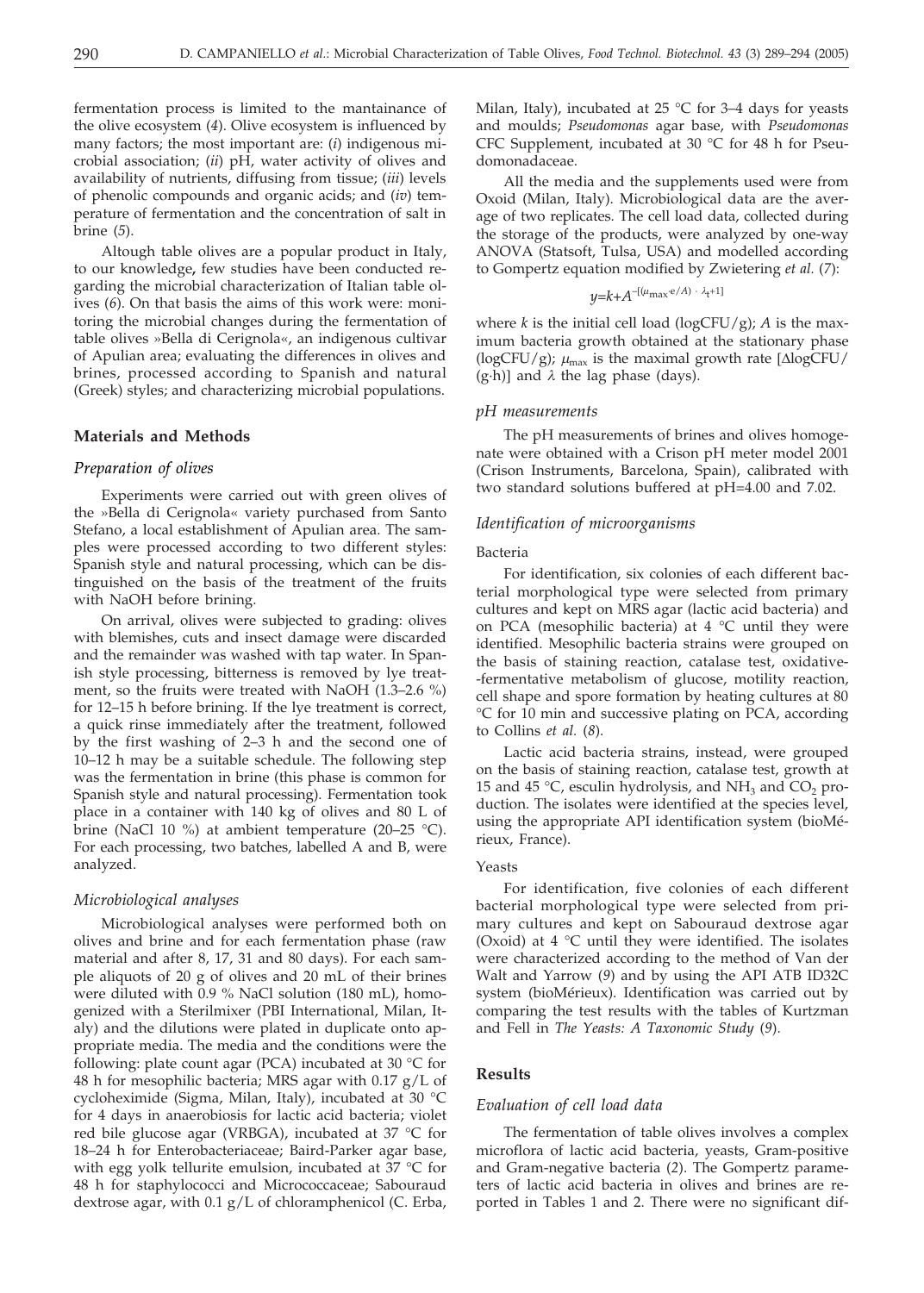Table 1. Gompertz parameters of lactic acid bacteria of table olives »Bella di Cerignola«, processed according to Spanish and natural styles

| Samples   | $A/(\log CFU/g)$ | $\mu_{\rm max}/$<br>$[\Delta logCFU/(g \cdot h)]$ | $\lambda$ /day   | R     |
|-----------|------------------|---------------------------------------------------|------------------|-------|
| Spanish A | $6.74 \pm 0.16$  | $0.43 \pm 0.03$                                   | $7.95 \pm 0.69$  | 0.999 |
| Spanish B | $6.65 \pm 0.18$  | $0.55 \pm 0.12$                                   | $12.47 \pm 1.07$ | 0.999 |
| Natural A | $6.81 \pm 0.36$  | $0.39 \pm 0.06$                                   | $7.55 \pm 1.49$  | 0.999 |
| Natural B | $7.49 \pm 0.01$  | $0.41 \pm 0.00$                                   | $8.48 \pm 0.02$  | 1.000 |

 $A$  – maximum cell load obtained at the stationary phase;  $\mu_{\text{max}}$  – maximal growth rate; *l* – lag phase; R – correlation coefficient

Table 2. Gompertz parameters of lactic acid bacteria of brines of table olives »Bella di Cerignola«, processed according to Spanish and natural styles

| $A/(\log CFU/g)$ | $\mu_{\text{max}}/\text{[AlogCFU/(g\cdot h)]}$ | $\lambda$ /day   | R     |
|------------------|------------------------------------------------|------------------|-------|
| $7.10 \pm 0.36$  | $0.78 \pm 0.09$                                | $8.00 \pm 0.60$  | 0.998 |
| $7.78 \pm 0.17$  | $0.64 \pm 0.11$                                | 12.49±0.88       | 0.999 |
| $6.18 \pm 0.35$  | $0.42 + 0.11$                                  | $12.73 \pm 1.58$ | 0.999 |
| $7.06 \pm 0.35$  | $0.44 \pm 0.09$                                | $12.24 \pm 1.44$ | 0.999 |
|                  |                                                |                  |       |

 $A$  – maximum cell load obtained at the stationary phase;  $\mu_{\text{max}}$  – maximal growth rate;  $\lambda$  – lag phase; R – correlation coefficient

ferences between Spanish and natural style olives, as shown by Gompertz parameters; higher cell load in the batch B of natural processing and higher *l* value of batch B of Spanish style could be attributed to an intrinsic variability of the sample.

In brines the value of parameter *A* of lactic acid bacteria (Table 2) in batches processed according to Spanish style was higher than that observed in the same batches but treated with natural processing.

Pseudomonadaceae (Fig. 1) were absent in the 1st phase and increased in the latter days of fermentation.

Microbiological analyses of yeasts in olives (Fig. 2) showed that their cell load was higher than 2 *A*/(log  $CFU/g$ ) on the raw material and during the 1st fermentation phase and it increased during the storage of products. As for lactic acid bacteria, no significant differences



**Fig. 1.** Pseudomonadaceae cell load of table olives »Bella di Cerignola«, processed according to Spanish and natural styles



**Fig. 2.** Yeast cell load of table olives »Bella di Cerignola«, processed according to Spanish and natural styles

were observed between the two styles. Moulds were absent during all the fermentation phases (data not shown).

Staphylococci were at undetectable levels in samples processed according to Spanish style, both in olives and brines, at the beginning of the fermentation; they increased in the 1st phase of fermentation and reached the maximum cell load after 17 days of fermentation. In the latter phases, a decrease of cell load was observed (data not shown).

Enterobacteriaceae and Micrococcaceae remained constant at 2nd *A*/(logCFU/g) in all the samples of analyzed olives, during the 80 days of fermentation (data not shown).

As observed in Figs. 3 and 4, pH value increased during the 1st phase of fermentation, both in brines and olives treated according to Spanish style, as a consequence of the addition of lye. In the latter phases a decrease of pH value was observed.



**Fig. 3.** Changes of pH in olives during fermentation

In samples processed according to natural style, the pH remained at *~*5.0 during scientific observation. Only in batch B, both in olives and brine, a short decrease was observed.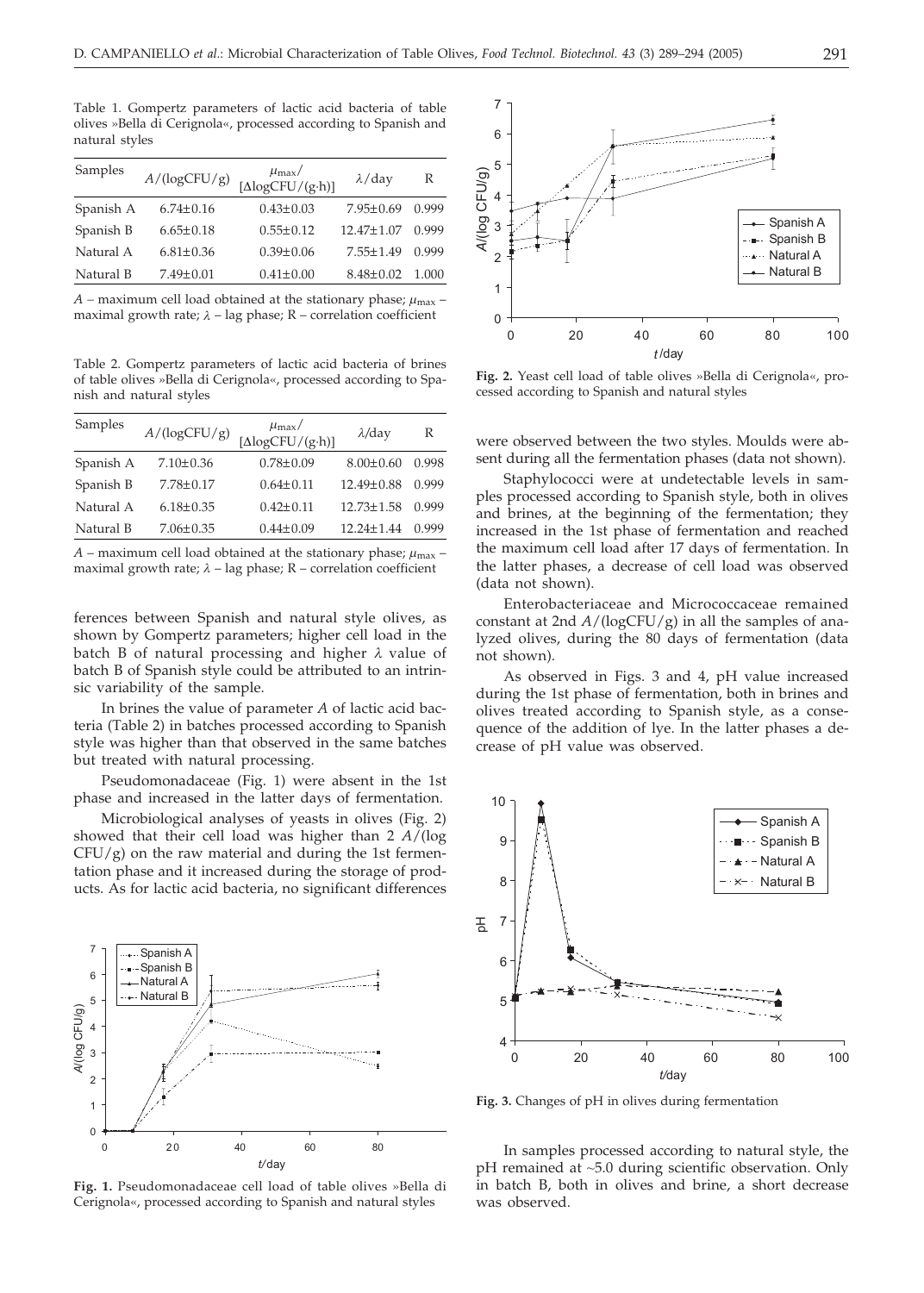

**Fig. 4.** Changes of pH in brines during fermentation

#### *Characterization of microflora*

The identification at the species level of lactic acid bacteria showed that *Lactobacillus plantarum* was the predominant species on the olives, although *Lactobacillus pentosus* and *Leuconostoc mesenteroides* were present too.

In Table 3 the frequency of the identified yeast species in table olives of Spanish style and natural processing is reported. Qualitative composition of yeast populations pointed out that *Candida* was the mainly isolated genus. *Rhodotorula mucilaginosa* and *Cryptococcus laurentii* were identified too.

Among the mesophilic population, *Bacillus* spp. was predominant on the raw material; in the 1st phase of fermentation *Enterobacter cloacae*, *Enterobacter amnigenus* and *Chryseobacterium* spp. were isolated. In the latter days of storage *Bacillus subtilis* was mainly isolated and identified on olives, among mesophilic bacteria population (data not shown).

## **Discussion**

As reported in literature (*3*), the predominant microorganisms in Spanish style treated olives are lactic acid bacteria; yeasts, instead, are the organisms responsible for the fermentation of olives in natural processing.

Nychas *et al.* (*5*) reported that yeasts tended to predominate on the skin surfaces and in the stomal openings of olives, whereas bacteria predominated in the intercellular spaces of the sub-stomal cells.

Our observations confirmed the importance of yeasts and lactic acid bacteria in a correct development of fermentation, but there were no significant differences between Spanish style and natural processing. The fermentation, in fact, relied upon microflora naturally present on raw material or in the containers in which the olives were stored. This practice could lead to variation in the quality and flavour of the product and to the spoilage of olives (*6*).

During storage, the growth of cellulolytic yeasts and contaminant microorganisms of genus *Bacillus* can cause the softening of olives (*6*); on the contrary, the development of proteolytic microorganisms, like *Pseudomonas* spp., followed by decarboxylation and deamination of the resulting aminoacids by heterofermentative lactobacilli (*10*), could cause an unusual type of spoilage, characterized by a decrease in the acidity of brines and swelling.

The isolation of *Bacillus subtilis* and the increase of Pseudomonadaceae in the latter phases of fermentation, as well as the presence of *Candida* spp., could be the signs of the beginning of spoilage. Degradative species of yeasts, belonging to the genus of *Candida*, could cause organoleptic decay at cell load higher than  $10^6$  CFU/g (*11,12*), but this cell load was never reached in our experimental conditions.

Table 3. Qualitative composition of yeast population of table olives »Bella di Cerignola«, processed according to Spanish and natural styles

| Time <sup>b</sup> /<br>day | Spanish style                                                                                               |                                                                                                                    | Natural style                                                                                                   |                                                                                          |  |
|----------------------------|-------------------------------------------------------------------------------------------------------------|--------------------------------------------------------------------------------------------------------------------|-----------------------------------------------------------------------------------------------------------------|------------------------------------------------------------------------------------------|--|
|                            | Batch A                                                                                                     | Batch B                                                                                                            | Batch A                                                                                                         | Batch B                                                                                  |  |
| $\theta$                   | 50 % Candida pelliculosa <sup>a</sup><br>50 % Candida ciferrii                                              | 50 % Candida pelliculosa<br>50 % Candida ciferrii                                                                  | 50 % Candida pelliculosa<br>50 % Candida ciferrii                                                               | 50 % Candida pelliculosa<br>50 % Candida ciferrii                                        |  |
| $8 - 17$                   | 60 % Candida pelliculosa<br>20 % Rhodotorula mucilaginosa<br>10 % Candida ciferrii<br>10 % Candida glabrata | 80 % Candida pelliculosa<br>20 % Candida ciferrii                                                                  | 66.7 % Candida ciferrii<br>33.3 % Candida pelliculosa                                                           | 42.8 % Rhodotorula mucilaginosa<br>28.6 % Candida pelliculosa<br>28.6 % Candida glabrata |  |
| 31                         | 100 % Candida pelliculosa                                                                                   | 66.7 % Candida pelliculosa<br>11.1 % Candida glabrata<br>11.1 % Candida ciferrii<br>11.1 % Cryptococcus laureentii | 50 % Candida pelliculosa<br>16.7 % Candida glabrata<br>16.7 % Candida ciferrii<br>16.7 % Cryptococcus laurentii | 66.7 % Candida pelliculosa<br>33.3 % Candida ciferrii                                    |  |
| 80                         | 100 % Candida glabrata                                                                                      | 81.8 % Candida pelliculosa<br>9.1 % Candida glabrata<br>9.1 % Cryptococcus laurentii                               | 60 % Candida ciferrii<br>40 % Candida glabrata                                                                  | 83.3 % Candida pelliculosa<br>16.7 % Candida glabrata                                    |  |

<sup>a</sup>calculated as [(number of isolated species/total number of isolated species) · 100] <sup>b</sup>time of fermentation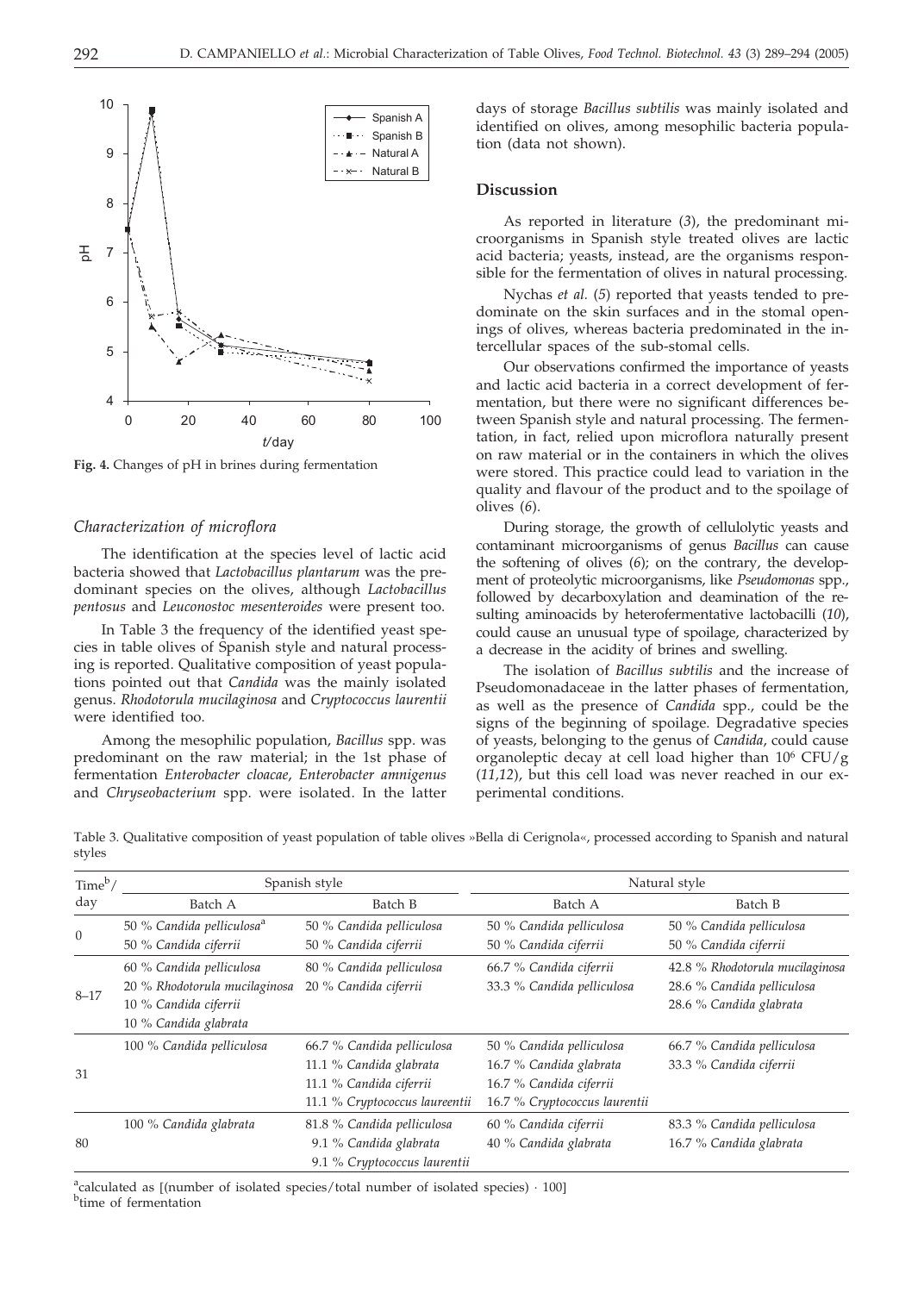pH values of the analyzed samples (about 5.0) were similar to those observed by other authors (*6*) in the olives of Apulian area and could explain the presence of *Bacillus subtilis* and Pseudomonadaceae in the latter phases of fermentation. However, both Spanish and natural processing (adopted by Santo Stefano establishment) include a thermal treatment which preserves the final product from microbiological spoilage.

Microflora of lactic acid bacteria was mainly composed of homofermentative strains; consequently, a good quality of the product was obtained thanks to the combination of the selection of homofermentative lactobacilli, which led the fermentation to a successful conclusion, and a thermal treatment, which preserved the product from further environmental contaminations.

The analyzed samples were extremely unsteady; the addition of starter lactic acid bacteria could standardize olive processing and it would be better to stop the fermentation in the 3rd phase when *Bacillus subtilis* and Pseudomonadaceae were at low levels.

#### **Conclusions**

The market of table olives is booming, although it is supported neither by an adequate productive facilities nor an appropriate training of personnel (*6*). In fact, table olives are the major fermented vegetables in the western countries (*13*). Their production in the Apulian area is based on the work of artisans, without the addition of microbial starter or acidified solution, which can standardize the processing and the quality of the product. These conditions and seasonable raw material caused a strong variability of samples in our experiments. Generally, in natural fermentation »good« strains of lactic acid bacteria prevailed on the natural microflora; they provided for the correct course of processing, but the absence of starter bacteria could favour the prevailing of spoilage microorganisms and this could be a critical point during the fermentation for the quality of product. In conclusion, it is necessary to control the fermentation process by adding lactic acid bacteria starter or technological adjuvants, in order to obtain high quality of products and good acidification of olives.

#### **References**

- *1.* Unified Qualitative Standard Applying to Table Olives in International Trade, International Olive Oil Council, IOOC, Madrid (1980).
- *2.* M.J. Fernandez-Diez: Olives. In: *Biotechnology, Vol. 5*, H.J. Rehm, G. Reed (Eds.), Verlag Chemie, Weinheim (1983) pp. 379–397.
- *3.* A. Garrido-Fernandez, M.J. Fernandez-Diez, M.R. Adams: *Table Olives: Production and Processing,* Chapman & Hall, London (1997).
- *4.* K.E. Spyropoulou, N.G. Chorianopoulos, P.N. Skadamis, G.J.E. Nychas, Control of *Escherichia coli* O157:H7 during the fermentation of Spanish-style green table olives (Conservolea variety) supplemented with different carbon source, *Int. J. Food Microbiol. 66* (2001) 3–11.
- *5.* G.J.E. Nychas, E.Z. Panagou, M.L. Parker, K.W. Waldron, C.C. Tassou, Microbial colonization of naturally black olives during fermentation and associated biochemical activities in the cover brine, *Lett. Appl. Microbiol. 34* (2002) 173– 177.
- *6.* R. Lanciotti, M.R. Corbo, M. Sinigaglia, M.E. Guerzoni, Microbial characterization of table olives from the Apulian market, *Adv. Food Sci. 21* (1999) 159–165.
- *7.* M.H. Zwietering, I. Jogenburger, F.M. Rombouts, K.Van't Riet, Modeling of the bacterial growth curve, *Appl. Environ. Microbiol. 56* (1990) 1875–1881.
- *8.* C.H. Collins, P.M. Lange, J.M. Grange: *Collins and Line's Microbiological Methods*, Butterworths, London (1989).
- *9.* J.P. Van der Walt, D. Yarrow: Methods for Isolation, Maintainance, Classification and Identification of Yeasts. In: *The Yeasts: A Taxonomic Study*, N.J.W. Kreger-van Rij (Ed.), Elsevier Science Publisher, Amsterdam (1984).
- *10.* S.M. Harmon, D.A. Kautter, C. McKee, Spoilage of anchovy-stuffed olives by heterofermentative lactobacilli, *J. Food Safety, 8* (1987) 205–210.
- *11.* D. Marquina, C. Peres, F.V. Caldas, J.F. Marques, J.M. Peinado, I. Spencer-Martins, Characterization of the yeast population in olive brines, *Lett. Appl. Microbiol. 14* (1972) 279–283.
- *12.* R.H. Vaughn, K.E. Stevenson, B.A. Davè, H.C. Park, Fermenting yeasts associated with softening gas pocket formation in olives, *J. Appl. Microbiol. 23* (1972) 316–320.
- *13.* A. Garrido-Fernandez: Lactic Acid Bacteria*.* In: *Actes du Colloque, LACTIC 97* (1997) pp. 277–316.

# **Mikroflora stolnih maslina proizvedenih {panjolskim i prirodnim postupkom**

#### **Sa`etak**

Istraživana je mikroflora maslina »Bella di Cerignola« proizvedenih španjolskim i prirodnim postupkom. Uzorci maslina i rasola uzimani su iz raznih fermentacijskih faza, a masline su analizirane i prije obrade. Praćena je promjena pH, a mikrobna je populacija utvrđena standardnom procjenom na pločama. Utvrđene su sljedeće mikrobne skupine: mezofilne bakterije, stafilokoki, bakterije mliječne kiseline, bakterije iz porodica Enterobacteriaceae, Pseudomonadaceae, Micrococcaceae i kvasci. U drugoj fazi fermentacije identificirane su mezofilne bakterije, bakterije mliječne kiseline i kvasci. Tijekom skladištenja u svim je uzorcima porastao broj bakterija mliječne kiseline i kvasaca, ali ne postoji značajna razlika u uzorcima dobivenim {panjolskim ili prirodnim postupkom. Na kraju fermentacije